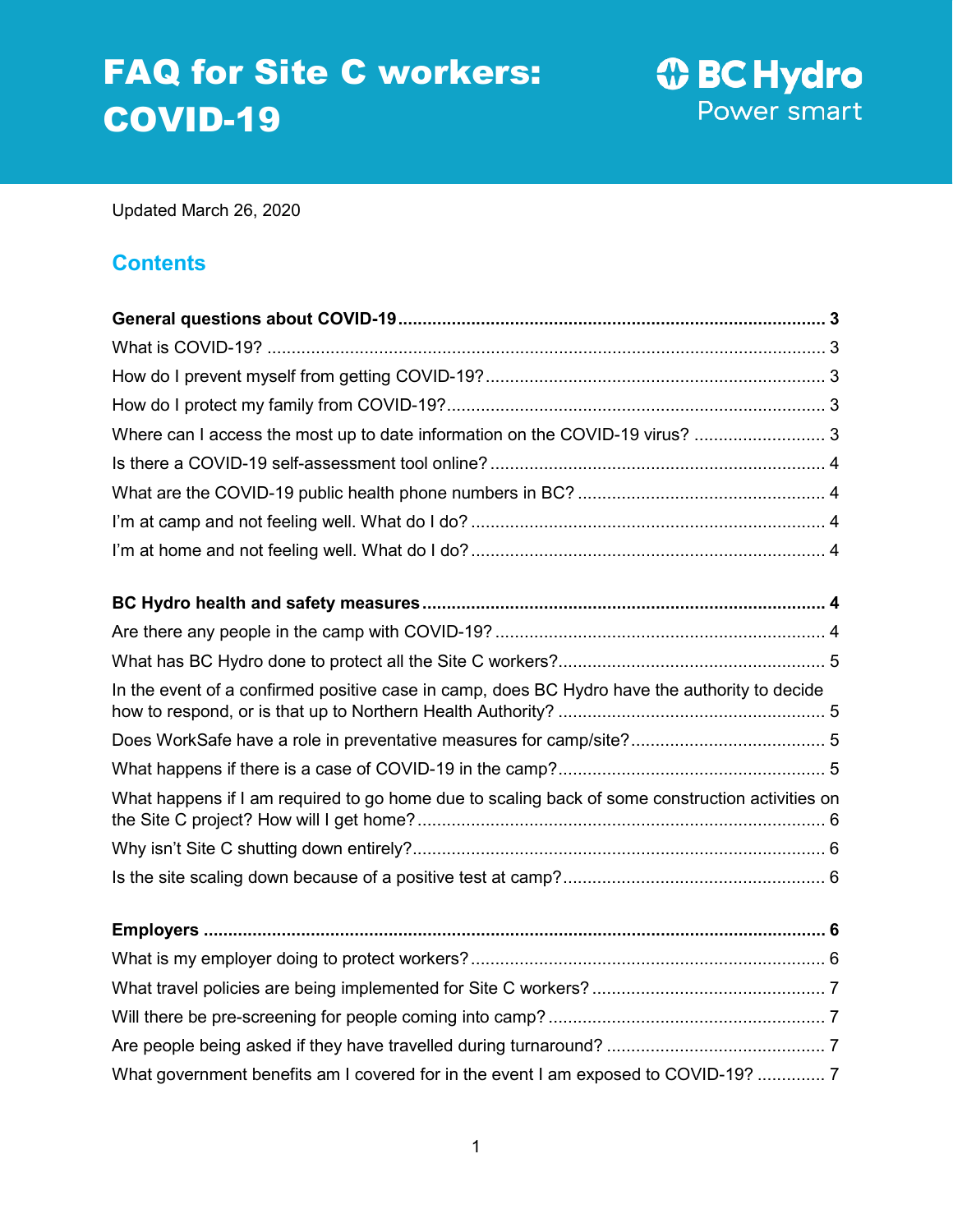| If, due to COVID-19, the project is paused for a prolonged period of time, am I able to collect                                                                                    |
|------------------------------------------------------------------------------------------------------------------------------------------------------------------------------------|
| Do I get paid if I have to be isolated based on the new testing guidelines?  8                                                                                                     |
|                                                                                                                                                                                    |
|                                                                                                                                                                                    |
|                                                                                                                                                                                    |
| How are guests maintaining distancing standards in the bathroom at the dining room? How is                                                                                         |
|                                                                                                                                                                                    |
| Will ATCO run out of supplies such as food and toilet paper, due to transportation and shipping                                                                                    |
| How does ATCO ensure their staff are trained to perform enhanced cleaning measures? 9                                                                                              |
|                                                                                                                                                                                    |
|                                                                                                                                                                                    |
|                                                                                                                                                                                    |
| Can measures be put in place at the commissary that can prevent the workers from touching<br>everyone's items to scan them, then touching the next persons items, to prevent cross |
| Why are you closing the gym and not the lounge? Why are you now closing the lounge and the                                                                                         |
| Governments are recommending no more than 50 people in a gathering; won't the camp dining                                                                                          |
|                                                                                                                                                                                    |
|                                                                                                                                                                                    |
|                                                                                                                                                                                    |
| If I have recently travelled out of the country, am I required to self-quarantine for 14 days? What                                                                                |
|                                                                                                                                                                                    |
| If the government asks us to self-isolate am I supposed to stay here at camp? And if I choose to                                                                                   |
|                                                                                                                                                                                    |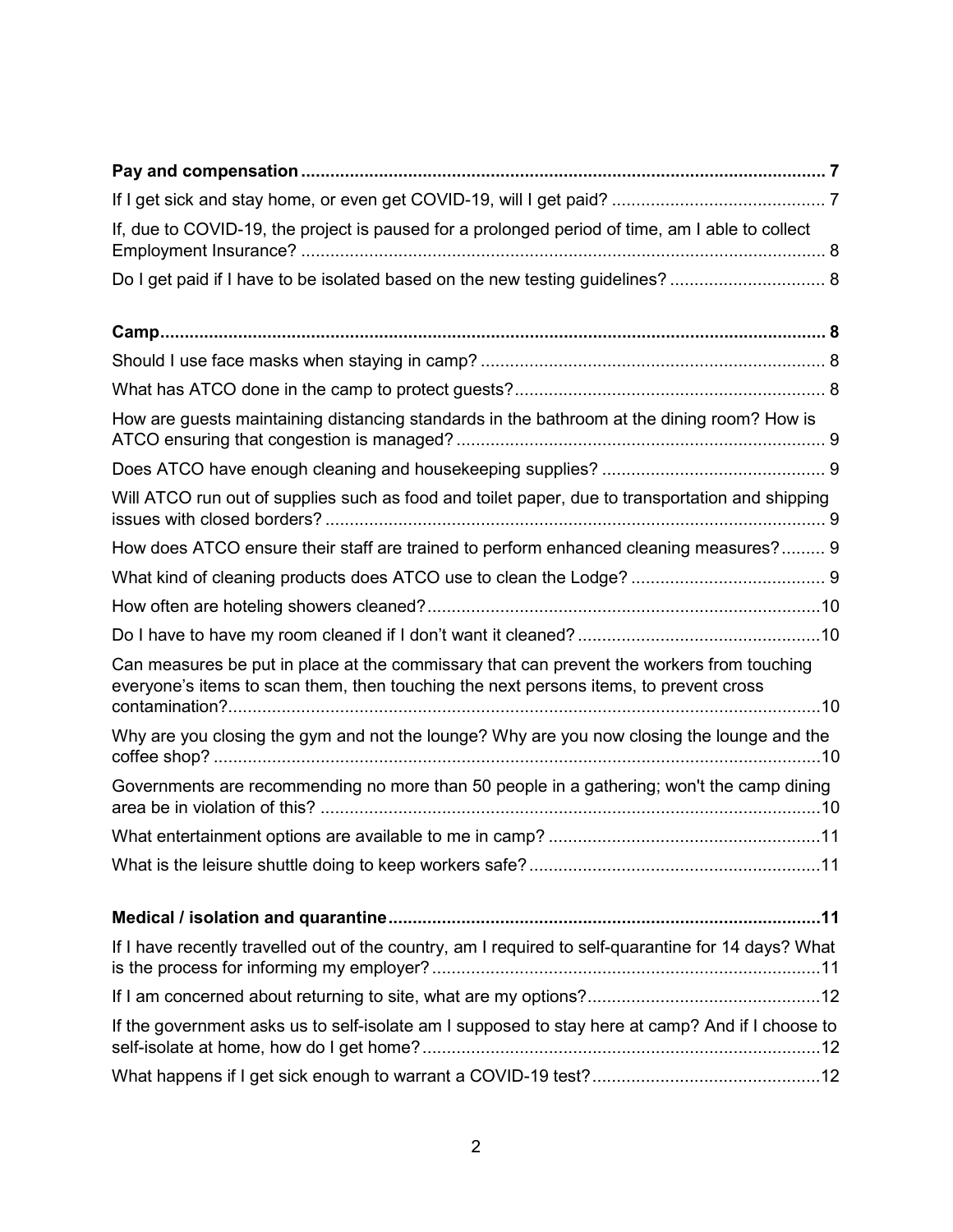| What happens if I am under quarantine at camp? How will healthy people in camp be protected |  |
|---------------------------------------------------------------------------------------------|--|
|                                                                                             |  |
| If someone tests positive on my crew, would the whole crew be quarantined?                  |  |
|                                                                                             |  |
|                                                                                             |  |

# <span id="page-2-0"></span>**General questions about COVID-19**

# <span id="page-2-1"></span>**What is COVID-19?**

- COVID-19 is an illness caused by a coronavirus. Human coronaviruses are common and typically associated with illnesses similar to the common cold.
- Symptoms of COVID-19 may be very mild or more serious. Symptoms include fever, cough, and most importantly, difficulty breathing.
- Gastrointestinal distress is not typically a COVID-19 symptom.

# <span id="page-2-2"></span>**How do I prevent myself from getting COVID-19?**

- In addition to physical distancing, the most important thing you can do to prevent infection is to wash your hands regularly and avoid touching your face. To help reduce your risk of infection:
	- $\circ$  Wash your hands often with soap and water for at least 20 seconds. Using soap and water is the single most effective way of reducing the spread of infection.
	- o If a sink is not available, alcohol-based hand rubs (ABHR) can be used to clean your hands as long as they are not visibly soiled. If they are visibly soiled, use a wipe and then ABHR to effectively clean them.
	- o Do not touch your face, eyes, nose or mouth with unwashed hands.
	- $\circ$  Cover your mouth and nose with a disposable tissue or the crease of your elbow when you sneeze or cough.
	- o Regularly clean and disinfect frequently touched surfaces.
	- o Do not share food, drinks, utensils, etc.

# <span id="page-2-3"></span>**How do I protect my family from COVID-19?**

• Ensure your family follows the same steps described above for yourself.

# <span id="page-2-4"></span>**Where can I access the most up to date information on the COVID-19 virus?**

- The COVIID-19 situation is changing rapidly.
- We recommend keeping updated on the latest information issued by your regional health and national health authorities:
	- o **Northern Health**:<https://www.northernhealth.ca/>
	- o **BC Centre for Disease Control**: [http://www.bccdc.ca/about/news](http://www.bccdc.ca/about/news-stories/stories/2020/information-on-novel-coronavirus)[stories/stories/2020/information-on-novel-coronavirus](http://www.bccdc.ca/about/news-stories/stories/2020/information-on-novel-coronavirus)
	- o **HealthLink BC**: [https://www.healthlinkbc.ca/health-feature/coronavirus-disease](https://www.healthlinkbc.ca/health-feature/coronavirus-disease-covid-19)[covid-19](https://www.healthlinkbc.ca/health-feature/coronavirus-disease-covid-19)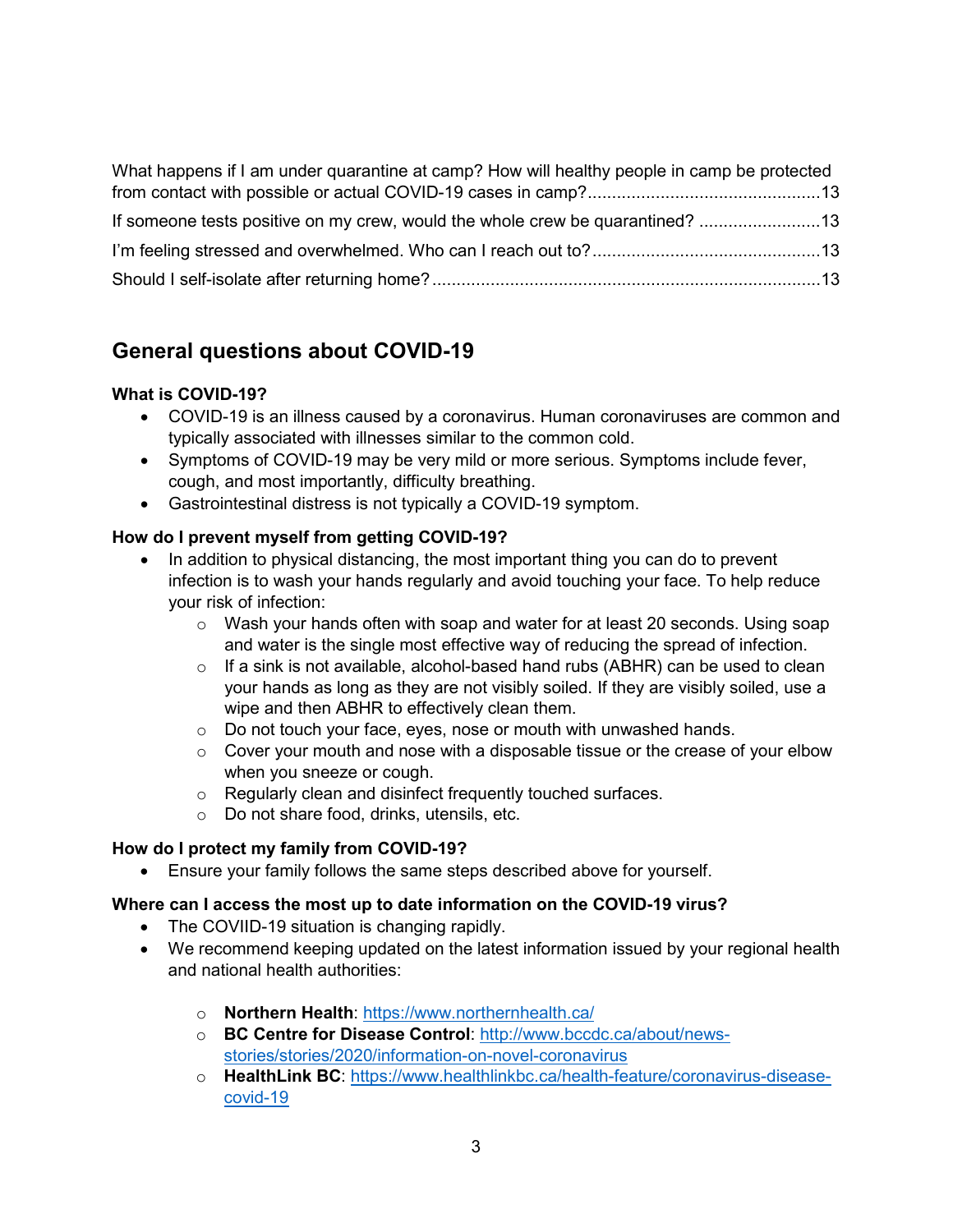o **The Public Health Agency of Canada:** [https://www.canada.ca/en/public](https://www.canada.ca/en/public-health/services/diseases/2019-novel-coronavirus-infection.html)[health/services/diseases/2019-novel-coronavirus-infection.html](https://www.canada.ca/en/public-health/services/diseases/2019-novel-coronavirus-infection.html)

## <span id="page-3-0"></span>**Is there a COVID-19 self-assessment tool online?**

• The BC COVID-19 Symptom Self-Assessment Tool can be accessed at: <https://covid19.thrive.health/>

#### <span id="page-3-1"></span>**What are the COVID-19 public health phone numbers in BC?**

- For general health information or symptom advice, please call HealthLink BC at 8-1-1 any time of the day or night.
- The province has created a phone service to provide non-medical information about COVID-19, including the latest information on travel recommendations and physical distancing. Information is available in more than 110 languages, 7:30 am - 8 pm at 1- 888-COVID19 (1.888.268.4319) or via text message at 604.630.0300

#### <span id="page-3-2"></span>**I'm at camp and not feeling well. What do I do?**

- If you feel sick, especially with flu-like symptoms, please do not leave your room.
- Contact the Health Clinic located in camp at 778.844.0281 for a pre-screening.
- A trained professional from the clinic will come to you if further assessment is necessary.
- This is important to prevent any possible virus infections from spreading, including the influenza A, influenza B, and gastrointestinal infections we have seen before at camp.
- Contact your employer.

#### <span id="page-3-3"></span>**I'm at home and not feeling well. What do I do?**

- If you feel sick at home, contact your employer and stay home to prevent spreading any illness to others. If you live with others, stay in a separate room or keep a 2-meter distance.
- Call your local public health authority or a health care professional. Tell them your symptoms and follow their instructions. If you need immediate medical attention, especially if you are experiencing difficulty breathing, call 911 and tell them your symptoms.

# <span id="page-3-4"></span>**BC Hydro health and safety measures**

#### <span id="page-3-5"></span>**Are there any people in the camp with COVID-19?**

- As of March 23, there have been no cases of COVID-19 reported at Site C.
- Testing procedures are being completed in accordance with current public health guidelines established by the Ministry of Health, which state that not everyone requires testing.
- As per provincial guidelines, anyone showing any sort of respiratory or cold-like symptoms (including a fever, cough, sore throat, or difficulty breathing) is required to self-isolate. Given the unique nature of a worker camp, we're strictly following these protocols.
- We have the ability to safely isolate and protect workers in camp, and are working on other options that would be more comfortable for longer periods of isolation.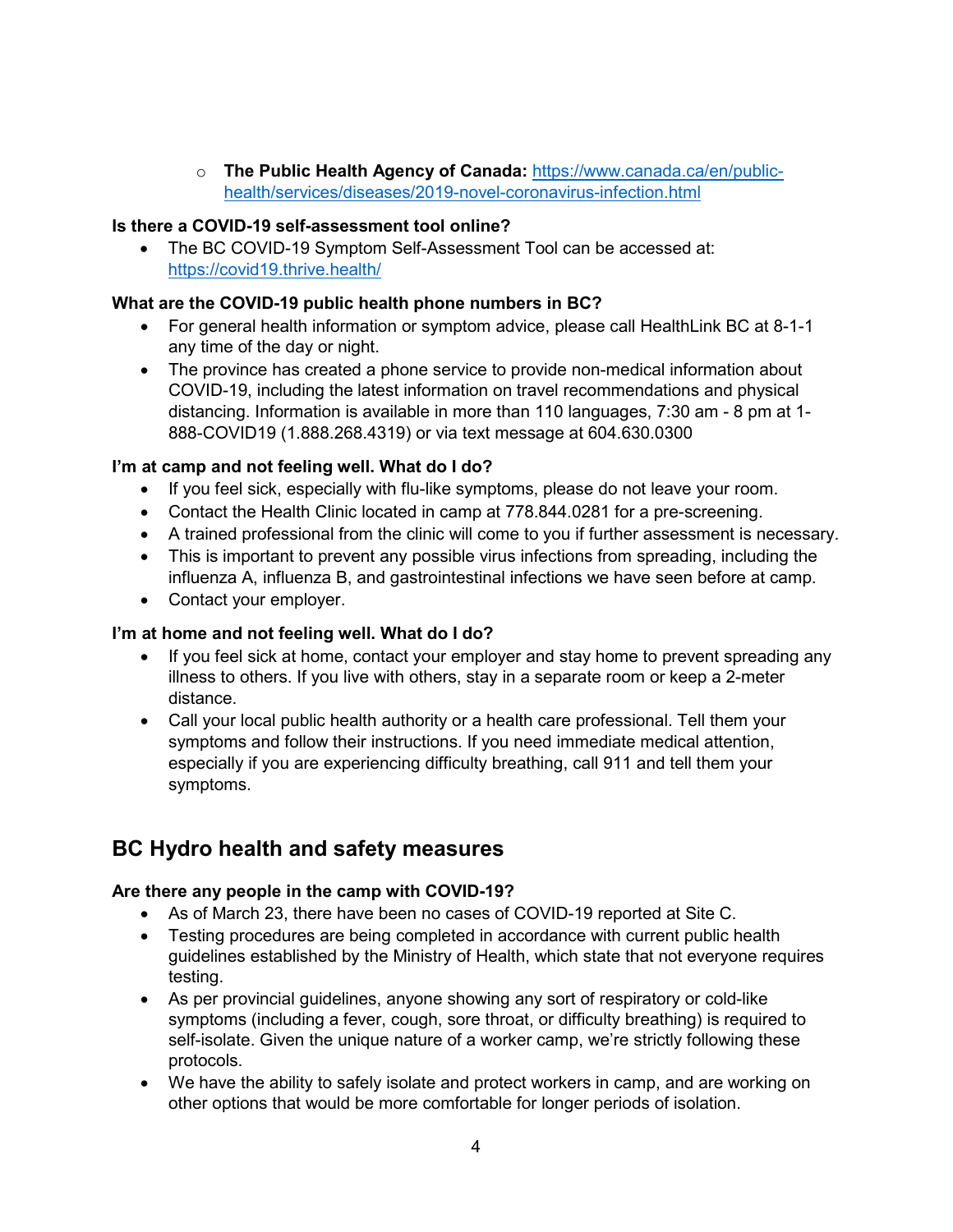• The Site C Health Clinic at site is managed by International SOS; it is well equipped with experienced health practitioners, COVID-19 swab kits and medical supplies.

#### <span id="page-4-0"></span>**What has BC Hydro done to protect all the Site C workers?**

- ATCO and the Health Clinic are providing COVID-19 information throughout camp.
- BC Hydro has restricted non-essential visitors to site by postponing or cancelling all site tours and guest employee meetings.
- BC Hydro has limited our Site C employees to only intra-provincial travel.
- BC Hydro has implemented deep cleaning of our construction offices, where meetings with contractors are often held.
- We are also asking BC Hydro employees to wipe down their work areas and stations regularly, and to work from home where operational feasible. Although BC Hydro employees are still coming into offices, the number is greatly reduced and allows for better physical distancing.
- Security has implemented cross-contamination controls at all Site C access points, including sneeze guards, workers scanning their own site-access passes, and video verification of ID.
- ATCO has implemented additional measures in the camp; please see question in the "Camp" section later in this document.

## <span id="page-4-1"></span>**In the event of a confirmed positive case in camp, does BC Hydro have the authority to decide how to respond, or is that up to Northern Health Authority?**

- ATCO and the Health Clinic are governed by the Northern Health Authority, and expected to follow provincial guidelines for the quarantine, treatment, and transportation of a COVID-19 case.
- ATCO and the Health Clinic have implemented an isolation and quarantine plan to manage any contagious illness, including seasonal influenza, gastrointestinal infections, and possibly COVID-19.
- BC Hydro has the responsibility to make operational decisions about Site C.

# <span id="page-4-2"></span>**Does WorkSafe have a role in preventative measures for camp/site?**

• WorkSafeBC is advising employers and workers to follow the recommended personal hygiene practices like frequent hand washing, avoiding touching your face, and avoiding direct contact with others.

#### <span id="page-4-3"></span>**What happens if there is a case of COVID-19 in the camp?**

- ATCO and the Health Clinic have implemented an isolation and quarantine plan to manage any contagious illness, including seasonal influenza, gastrointestinal infections, and possibly COVID-19. ATCO and the Health Clinic are governed by the Northern Health Authority.
- The quarantine area is isolated from the main shared areas of camp, provides some amenities for patients, and can be scaled as necessary. ATCO has the trained staff, facilities and supplies required to manage even a sizable quarantine.
- Examples of quarantine controls include meals delivered in disposable serving dishes which are bagged and disposed of separately, linens sent to an authorized commercial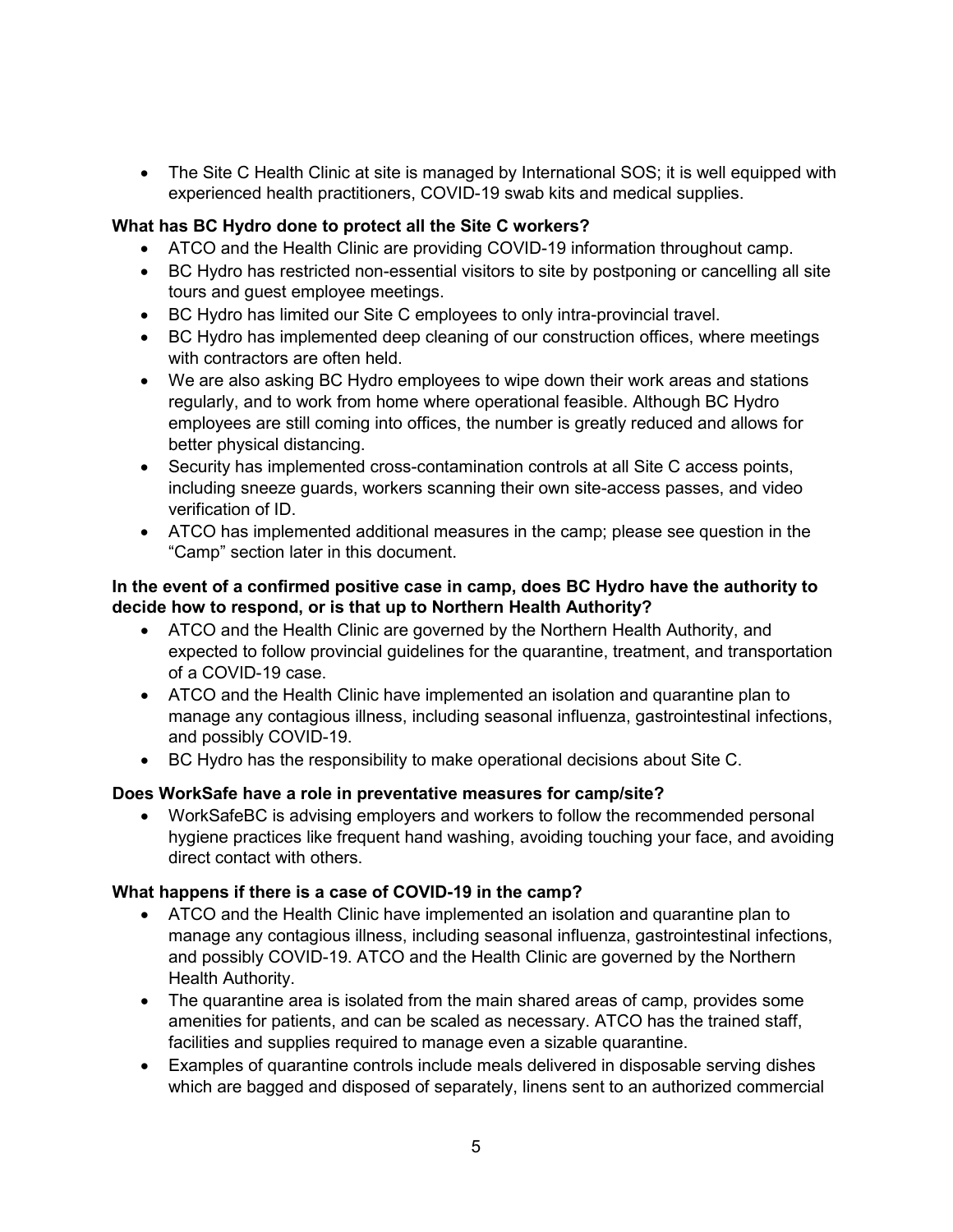facility, anyone interacting with the workers will be required to wear masks, gowns and gloves.

### <span id="page-5-0"></span>**What happens if I am required to go home due to scaling back of some construction activities on the Site C project? How will I get home?**

- For workers who utilize a contractor's charter flight program, every effort will be used to get you home quickly and safely.
- There may be options for driving home, including renting vehicles if the worker is not at risk of COVID-19.
- Over the coming days, BC Hydro will work with project contractors and unions to safely scale back certain construction activities at the project site.
- Please remain patient and respectful as this process will take time to organize. Your employer will work with you during this time.

# <span id="page-5-1"></span>**Why isn't Site C shutting down entirely?**

- On March 18, BC Hydro announced that work at Site C will be scaled back in response to the increasing escalation of the COVID-19 pandemic. Focus will be on essential work and critical milestones.
- Reducing the number of people in the camp and travelling to and from Fort St. John aligns with public health guidelines for maintaining physical distance.
- With the ATCO camp and Health Clinic, Site C is well equipped to manage a contagious illness. We also have the benefit of a hospital nearby to support seriously ill people.
- Many other industrial camps do not have the same level of services and/or are located in non-accessible areas.

#### <span id="page-5-2"></span>**Is the site scaling down because of a positive test at camp?**

- On March 18, BC Hydro announced that work at Site C will be scaled back in response to the increasing escalation of the COVID-19 pandemic.
- Reducing the number of people in the camp and travelling to and from Fort St. John aligns with public health guidelines for maintaining physical distance.
- Essential work on critical milestones continues.
- As of March 23, there have been no positive tests or confirmed cases of COVID-19 reported at Site C.

# <span id="page-5-3"></span>**Employers**

#### <span id="page-5-4"></span>**What is my employer doing to protect workers?**

- BC Hydro is supporting contractors/employers with regular updates, and coordination meetings will continue as information is updated.
- Contractors and employers on site are required to hold information sessions with their workforce, relaying COVID-19 information as appropriate.
- Contractors have already been actively participating in additional cleaning measures.
- Please contact your employer for additional information.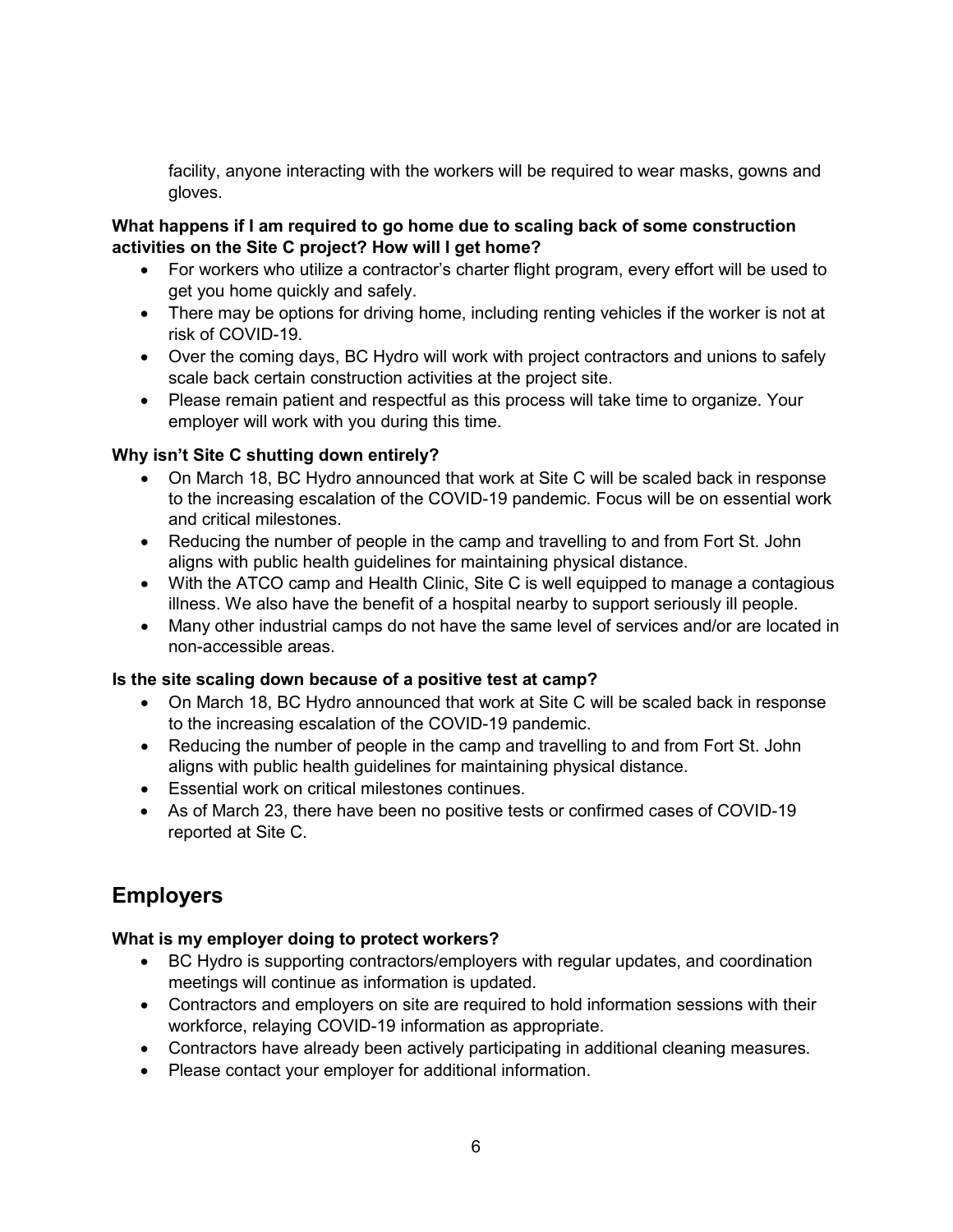# <span id="page-6-0"></span>**What travel policies are being implemented for Site C workers?**

- Currently, health authorities are advising strongly against non-essential travel outside of Canada, including to the U.S.
- Their direction includes the requirement to self-isolate for 14 days if a person has been out of the country.
- BC Hydro is committed to following guidance of the health authority for its work force.
- Please contact your employer regarding charter and commercial flights organized through your company.

#### <span id="page-6-1"></span>**Will there be pre-screening for people coming into camp?**

• Options for pre-screening, at different locations and possibly checking people's temperature, are being evaluated.

#### <span id="page-6-2"></span>**Are people being asked if they have travelled during turnaround?**

- Contractors and BC Hydro are asking workers before they return to site if they have travelled outside of Canada in the last 14 days.
- If so, under direction of provincial and federal health authorities, they will be required to self-isolate for 14 days.

#### <span id="page-6-3"></span>**What government benefits am I covered for in the event I am exposed to COVID-19?**

- For Canadians without paid sick leave (or similar workplace accommodation) who are sick, quarantined or forced to stay home to care for children, the federal government is:
	- $\circ$  Waiving the one-week waiting period for those individuals in imposed quarantine that claim Employment Insurance (EI) sickness benefits. This temporary measure is in effect as of March 15, 2020.
	- o Waiving the requirement to provide a medical certificate to access EI sickness benefits.
	- $\circ$  Introducing the Emergency Care Benefit providing up to \$900 bi-weekly, for up to 15 weeks. This flat-payment benefit would be administered through the Canada Revenue Agency (CRA) and provide income support to workers, including the self-employed, who are quarantined or sick with COVID-19 but do not qualify for EI sickness benefits.
- Employment Insurance (EI) information:
	- o EI sickness benefits provide up to 15 weeks of income replacement and are available for those unable to work due to illness, injury, or quarantine.
	- o This can be applied through Service Canada. The mandatory one-week wait time has been waived.

# <span id="page-6-4"></span>**Pay and compensation**

# <span id="page-6-5"></span>**If I get sick and stay home, or even get COVID-19, will I get paid?**

• The Canadian federal government has announced some assistance programs for people impacted by COVID-19; for example, waiving the one-week waiting period for employment insurance and other income supports for those not eligible for EI sickness benefits.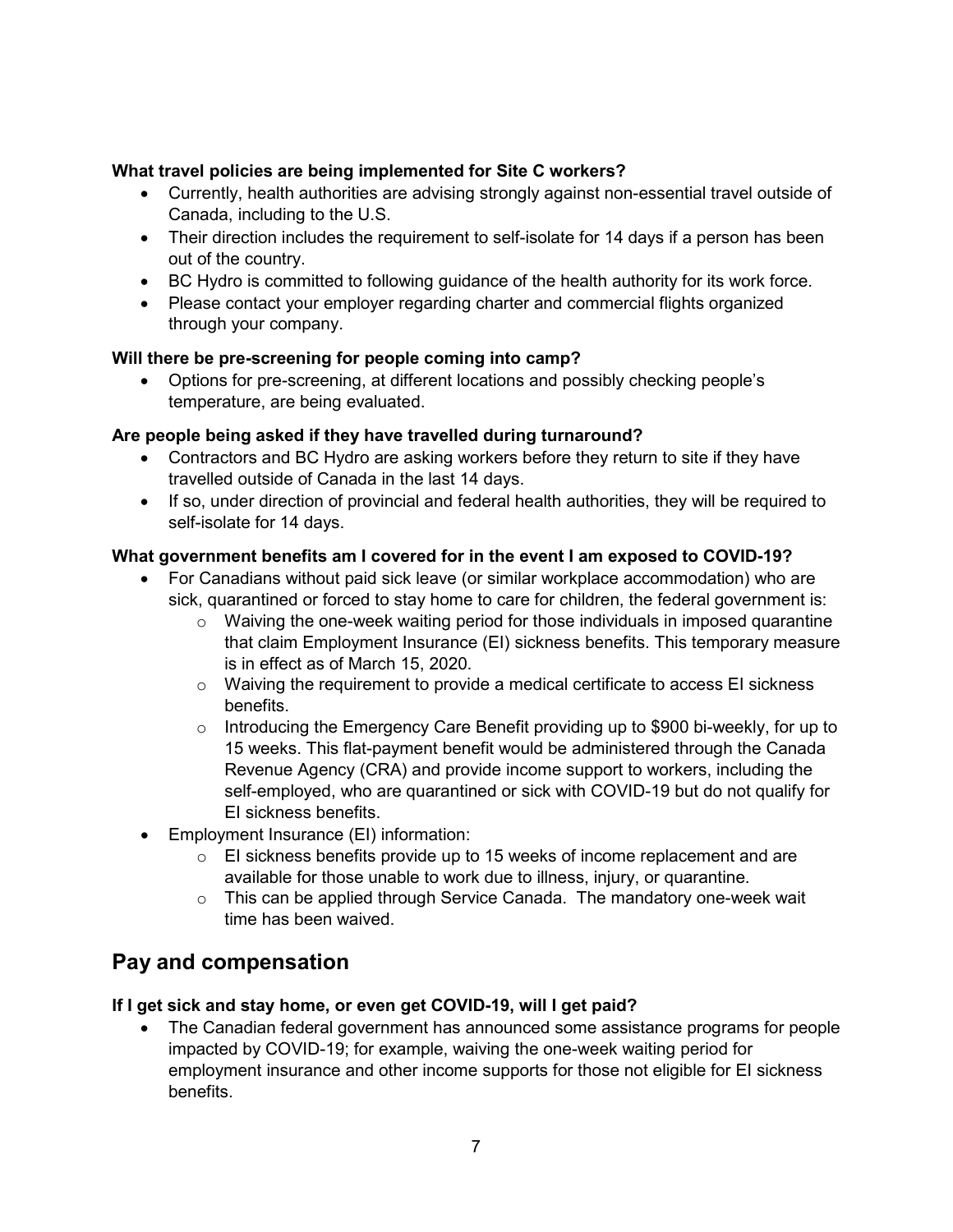• Please contact your employer to understand their health and wellness benefit programs, as well as how to access government assistance programs.

#### <span id="page-7-0"></span>**If, due to COVID-19, the project is paused for a prolonged period of time, am I able to collect Employment Insurance?**

• If work on the project is put on hold, you will receive a temporary layoff, and will be entitled to Employment Insurance through Service Canada.

# <span id="page-7-1"></span>**Do I get paid if I have to be isolated based on the new testing guidelines?**

• Please contact your employer.

# <span id="page-7-2"></span>**Camp**

#### <span id="page-7-3"></span>**Should I use face masks when staying in camp?**

- Health professionals warn that face masks are not very effective in preventing infection for the general population. People often touch their face masks frequently – to have a drink, smoke, or because it needs adjusting. Any germs on their hands may transfer to the mask which is then placed directly over their nose and mouth.
- Masks should be worn by people who are symptomatic, to prevent transmission to other people.
- If you feel strongly you'd like to wear a mask, please consider using your N95 mask.

## <span id="page-7-4"></span>**What has ATCO done in the camp to protect guests?**

- ATCO has implemented the highest level of enhanced cleaning procedures and containment in shared areas of the Lodge.
- This includes bi-hourly disinfection of all shared touch points in the facility using an antiviral product.
	- o Touch points include doors, handles, tables, counters, desks, buttons in elevators or door bells, benches and chairs and other items as situationally defined.
- The following common areas around the Lodge are closed to maintain physical distancing guidelines:
	- o Spiritual room
	- o TV room
	- o Movie theatre
	- o Recreational rooms and gym
	- o Games room
	- o The Bean Café
	- o Two Rives Lounge
	- o Hair salon
- Guests are required to wash their hands prior to entering the dining and mug-up rooms.
- ATCO has implemented increased measures in the dining room:
	- $\circ$  50 people gatherings: we have segregated the dining room into 5 section of 50 sitting areas.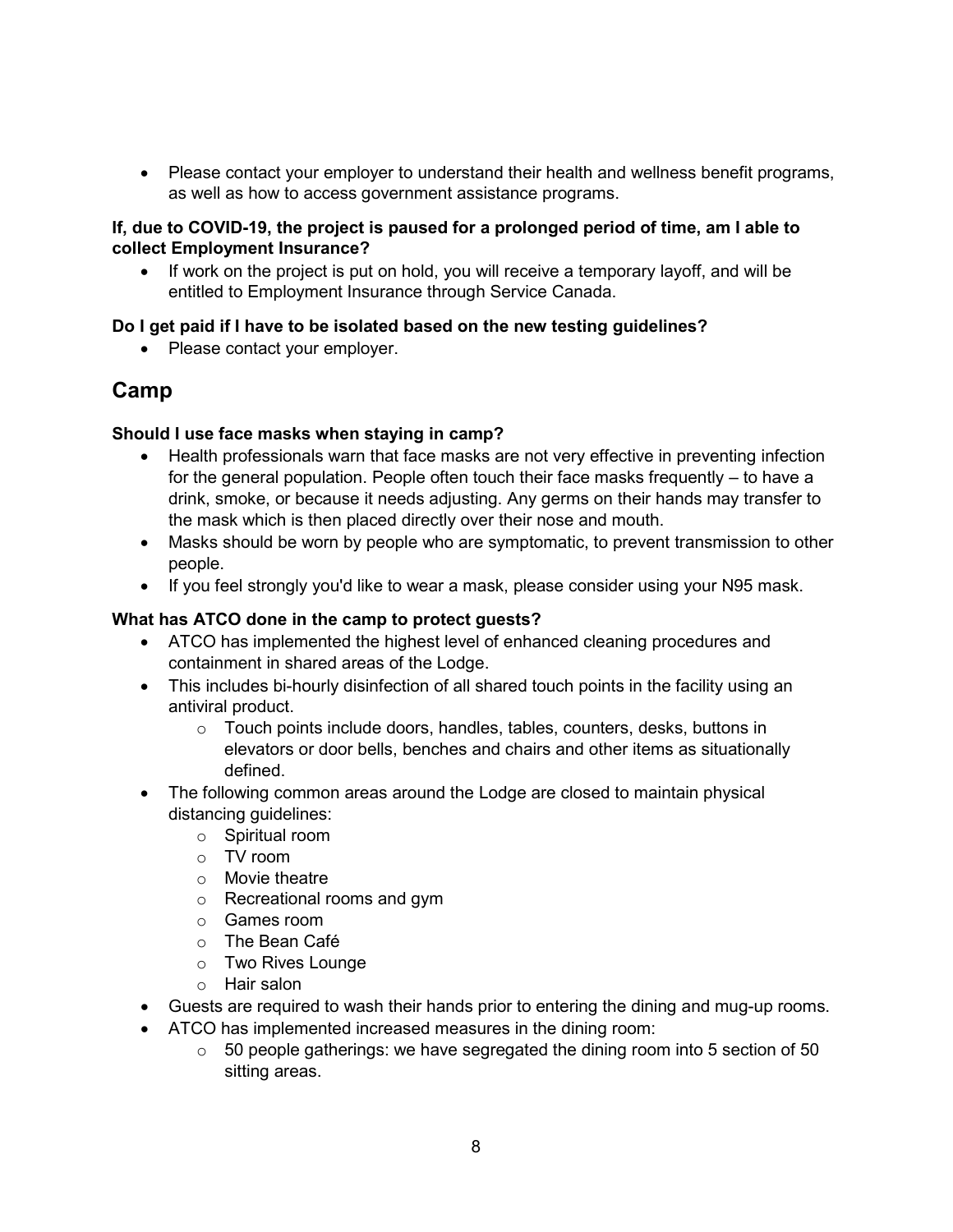- $\circ$  Physical distancing of two metres: tables in the dining room have been setup to help guests adhere to the physical distancing guideline.
- o Required handwashing/sanitizing for guests before entry to the dining room.
- $\circ$  The facility dining area has removed virtually all self serve options fresh fruit is either portioned and packaged or handed out piece by piece as guests request it.
- o Salad bars have been replaced by packaged selections.
- o All water fountains and refilling stations have been closed with bottled water provided in their place.
- ATCO has additional staff on site to manage the changes in the dining room.

## <span id="page-8-0"></span>**How are guests maintaining distancing standards in the bathroom at the dining room? How is ATCO ensuring that congestion is managed?**

- On average at peak times it takes approximately three minutes to get in and out of the washroom when washing your hands. The washrooms are being monitored and cleaned frequently using proper sanitization methods.
- ATCO is working hard to manage the congestion in the entrance to the dining room.

# <span id="page-8-1"></span>**Does ATCO have enough cleaning and housekeeping supplies?**

- It has been well publicized that supplies of basic hygiene products (such as surgical masks, sanitizers, and even toilet paper) are increasingly limited, especially for retail sale.
- ATCO has several wholesale suppliers and to date has been able to source sufficient supplies for Site C needs, including for our contingency plans.

#### <span id="page-8-2"></span>**Will ATCO run out of supplies such as food and toilet paper, due to transportation and shipping issues with closed borders?**

- Supplies that are required for camp such as food and toilet paper are delivered by commercial suppliers that have Canadian distributers and are scaled to serve a facility like the ATCO Two Rivers Lodge.
- ATCO has been working closely with all its key suppliers to ensure there is no disruption to the supply chain.

# <span id="page-8-3"></span>**How does ATCO ensure their staff are trained to perform enhanced cleaning measures?**

• Enhanced cleaning measures are being completed by a dedicated team of janitorial professionals along with high level oversight of the detailed logs and records ensuring end-to-end coverage in the Lodge.

# <span id="page-8-4"></span>**What kind of cleaning products does ATCO use to clean the Lodge?**

- The chemical used in the Lodge is Oxivir 5 concentrate. This is a hospital-grade disinfectant cleaner effective against a wide variety of micro-organisms including viruses, bacteria, antibiotic-resistant bacteria, fungi, mould and mildew.
- Oxivir TB Wipes are used in the medical clinic. Oxivir TB Wipes are intended for the cleaning and disinfecting of healthcare environmental surfaces.
- Both products of these products provide effective cleaning and disinfection.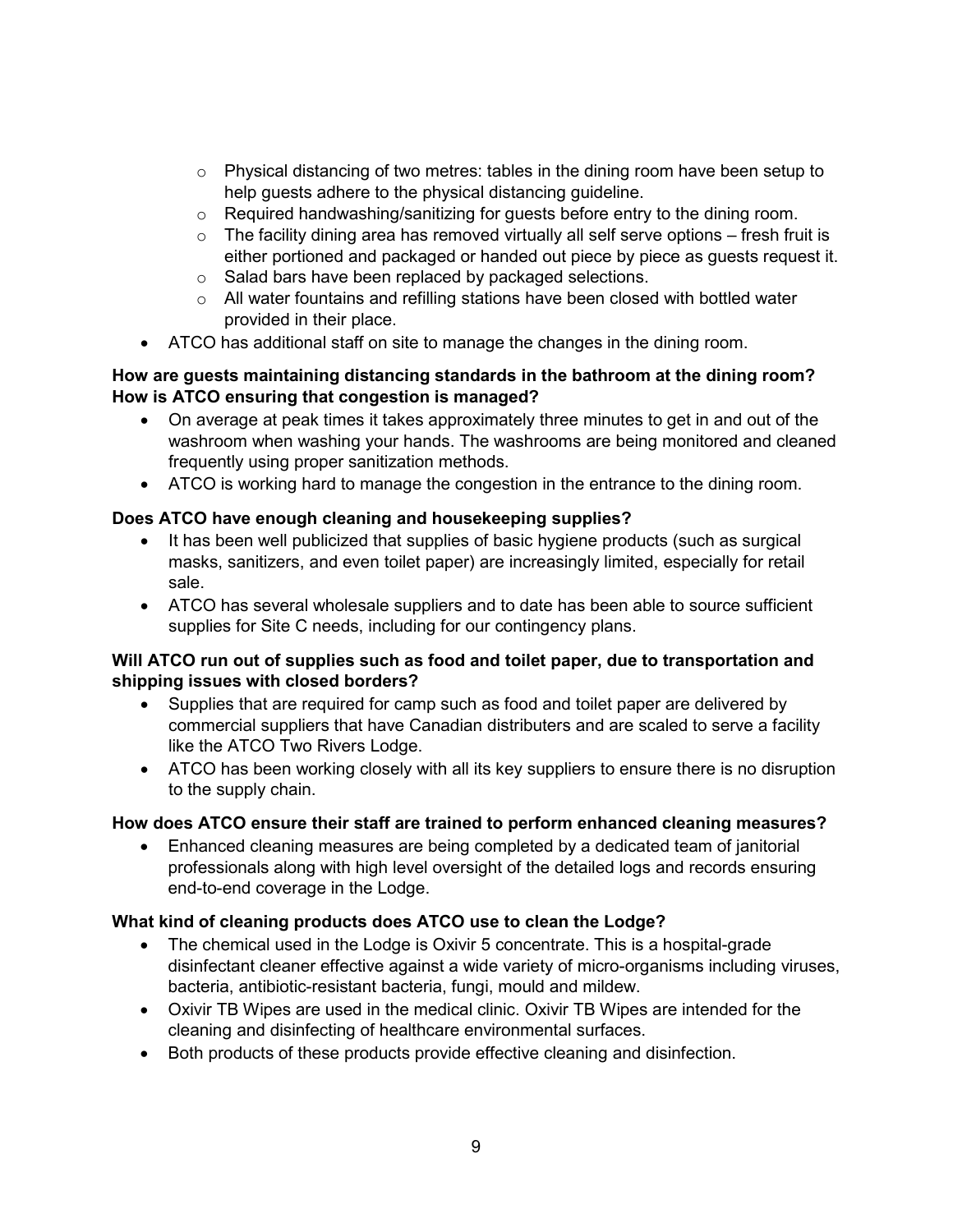#### <span id="page-9-0"></span>**How often are hoteling showers cleaned?**

• On Mondays and Wednesdays, ATCO cleans the hoteling showers every two hours as part of the enhanced cleaning procedures. On all other days, ATCO will clean the showers as they are used.

## <span id="page-9-1"></span>**Do I have to have my room cleaned if I don't want it cleaned?**

• All quest rooms must be cleaned by an ATCO staff member to ensure appropriate health and safety practices are applied.

#### <span id="page-9-2"></span>**Can measures be put in place at the commissary that can prevent the workers from touching everyone's items to scan them, then touching the next persons items, to prevent cross contamination?**

- ATCO has already implemented a higher level of enhanced cleaning procedures in shared areas, including the Commissary.
- Commissary staff wear gloves when handling items and taking payment. Two payment stations have been set up to shorten service times. Guests should also make use of the hand sanitizing stations at both entrances of the Commissary.
- ATCO monitors the number of guests accessing the Commissary and has found the number of guests is within recommended guidelines.
- We ask that guests remember to maintain physical distancing within the Commissary.

# <span id="page-9-3"></span>**Why are you closing the gym and not the lounge? Why are you now closing the lounge and the coffee shop?**

- Initially, the gym was closed because it has a different level of risk than the lounge. The lounge is effectively an extension of the dining room and does not require users to clean the equipment/facility (which they may or may not do).
- With B.C. declaring a provincial state of emergency, ATCO has now closed all areas where people gather, including the lounge and coffee shop.

#### <span id="page-9-4"></span>**Governments are recommending no more than 50 people in a gathering; won't the camp dining area be in violation of this?**

- The B.C. provincial government has recently amended its directive regarding events of no more than 50 people (from 250). This directive is more focused on public gatherings which typically do not have effective control measures in place, such as ATCO's enhanced cleaning measures.
- Given the public emergency status, ATCO has deployed more controls for hand washing and sanitization, eliminated self-service stations in the camp dining room, and now closed all locations where people can congregate in larger numbers.
- The following common areas around the lodge are closed to maintain physical distancing guidelines:
	- o Spiritual room
	- o TV room
	- o Movie theatre
	- o Recreational rooms and gym
	- o Games Room
	- o The Bean Café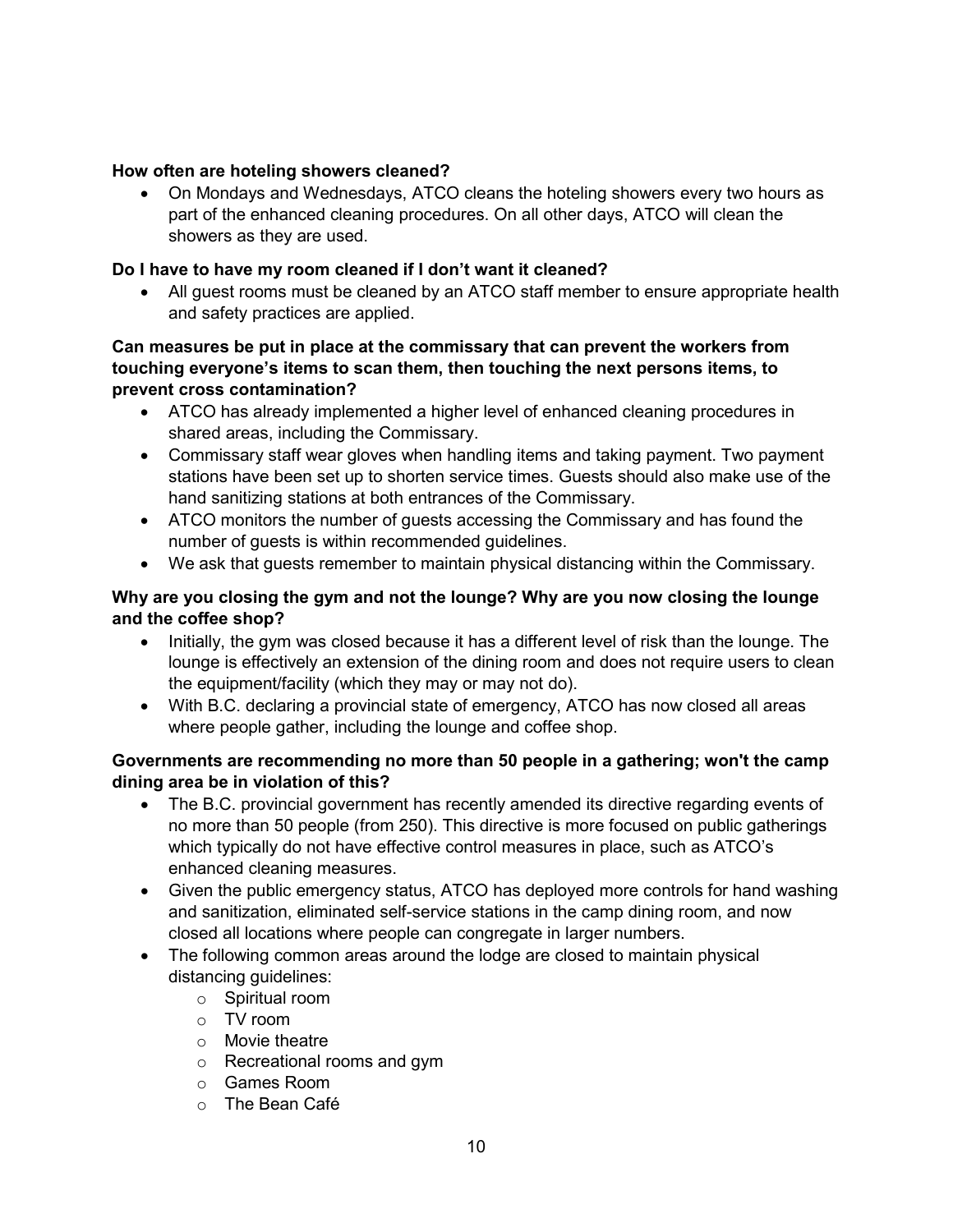- o Two Rives Lounge
- o Hair salon
- To promote physical distancing, the dining room has been rearranged to limit seating areas to 50 people maximum in five areas, all booths are restricted to two seats, round tables are limited to three seats, and tables have been moved further apart.
- Additionally, we have implemented the recommendation of the Chief Mines Inspector released this week that:
	- o Reduce the number of on-site personnel by encouraging work from home where feasible;
	- $\circ$  Eliminating town hall meetings for groups of more than 50 people, instead communicating on site in smaller groups;
	- o Holding daily pre-shift safety meetings (toolbox meetings) in smaller numbers; and
	- o Reducing in person meetings and other gatherings where ever possible.

#### <span id="page-10-0"></span>**What entertainment options are available to me in camp?**

ATCO is launching some recreation options for everyone staying in the Lodge. These include:

- Login instructions for in room fitness classes
- Printed copies of in room workout (also available on channel 57.1)
- Games and puzzles for guests to photograph and take back to their rooms they'll be asked to solve the puzzle and email their solutions to a new, dedicated Gmail address.

# <span id="page-10-1"></span>**What is the leisure shuttle doing to keep workers safe?**

- Industrial Shuttle continues to operate the shuttle with measures in place that align with guidance for physical distancing from the provincial health authority along with enhanced cleaning.
- Effective March 22, Industrial Shuttle eliminated the scheduled stop at the Pomeroy Hotel, as the casino and restaurant are now closed.
- Any modifications to services will be aligned with public transportation changes under BC Transit.
- Information about BC Transit's response to COVID 19 can be found on [their website.](https://www.bctransit.com/fort-st-john/home)
- We are continuing to monitor and evaluate the use of the shuttle

# <span id="page-10-2"></span>**Medical / isolation and quarantine**

# <span id="page-10-3"></span>**If I have recently travelled out of the country, am I required to self-isolate for 14 days? What is the process for informing my employer?**

- The Provincial Medical Health Officer has directed individuals to self-isolate for 14 days after returning from a trip outside of Canada, including from the United States.
- You will need to contact your supervisor / employer directly to make self-isolation arrangements.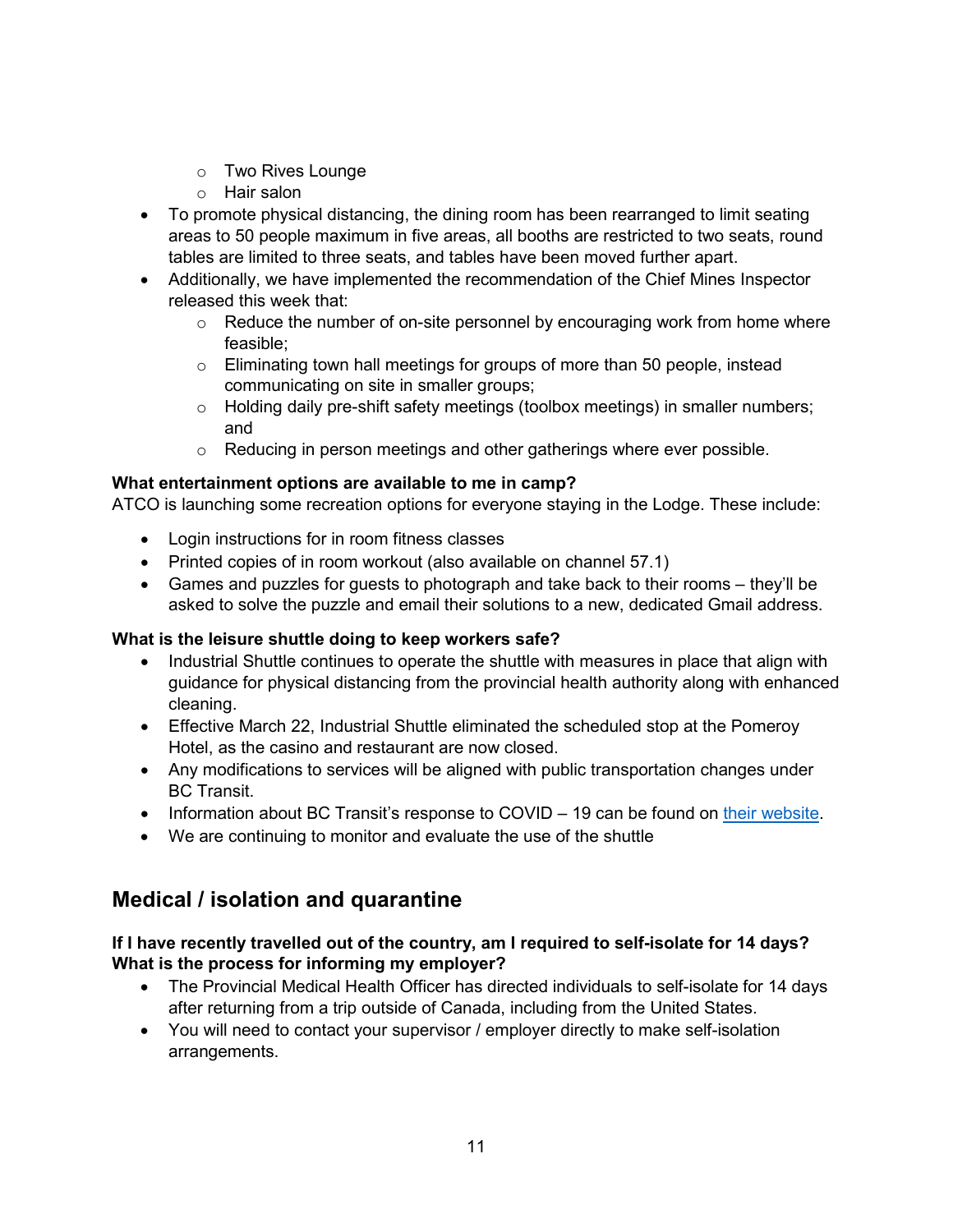# <span id="page-11-0"></span>**If I am concerned about returning to site, what are my options?**

- Some Site C contractors have advised BC Hydro there will be no repercussions for individuals who do not wish to return to work, out of concern for the current COVID-19 situation.
- Employees must notify their employer directly.

## <span id="page-11-1"></span>**If the government asks us to self-isolate am I supposed to stay here at camp? And if I choose to self-isolate at home, how do I get home?**

- ATCO has implemented new measures to proactively manage the risk associated with COVID-19.
- The B.C. Ministry of Health has provided new testing guidelines for COVID-19, which strongly urge anyone who has any respiratory symptoms – including a fever, cough, sore throat, or difficulty breathing – to self-isolate for 10 days.
- COVID-19 testing is being prioritized for at-risk health workers, senior citizen facilities, people with serious symptoms, and people who have been in extended, close contact with someone confirmed for COVID-19. Testing is not being used for initial screening at this time.
- BC Hydro, ATCO, and the Health Clinic are following these new provincial health guidelines, while BC Hydro works with provincial authorities to clarify the operational implementation of the guidelines.
- If you choose to travel home to self-isolate there, please conduct yourself in a safe and responsible manner and follow regional public health advisories regarding travel and self-isolation.
- People resident in camp will be safely isolated in camp.
- The message from the B.C. Centre for Disease Control (BCCDC) continues to be that everyone should be physical distancing as much as possible, washing their hands every 20 minutes if in a public setting, and after hours limit their time in the dining room and spend most of their time in their room.
- You can use [this information sheet](http://www.bccdc.ca/resource-gallery/Documents/Guidelines%20and%20Forms/Guidelines%20and%20Manuals/Epid/CD%20Manual/Chapter%201%20-%20CDC/COVID19-Contact-monitoring-form.pdf) from the BCCDC to help you self-monitor, and if you develop symptoms go to your room in camp and call Health Clinic at 778.844.0281:
- People resident in FSJ may return home to be isolated at home.

# <span id="page-11-2"></span>**What happens if I get sick enough to warrant a COVID-19 test?**

- Testing procedures are being completed in accordance with current public health guidelines established by the Ministry of Health, which state that not everyone requires testing.
- People waiting for a test result, or with positive test results, will be quarantined in an isolated and protected section of camp until there are two successive negative test results.
- The Health Clinic is well equipped with medical supplies to keep most people who are sick comfortable.
- If someone is really ill with the virus, they will be safely transported to the Fort St. John hospital for treatment and care.